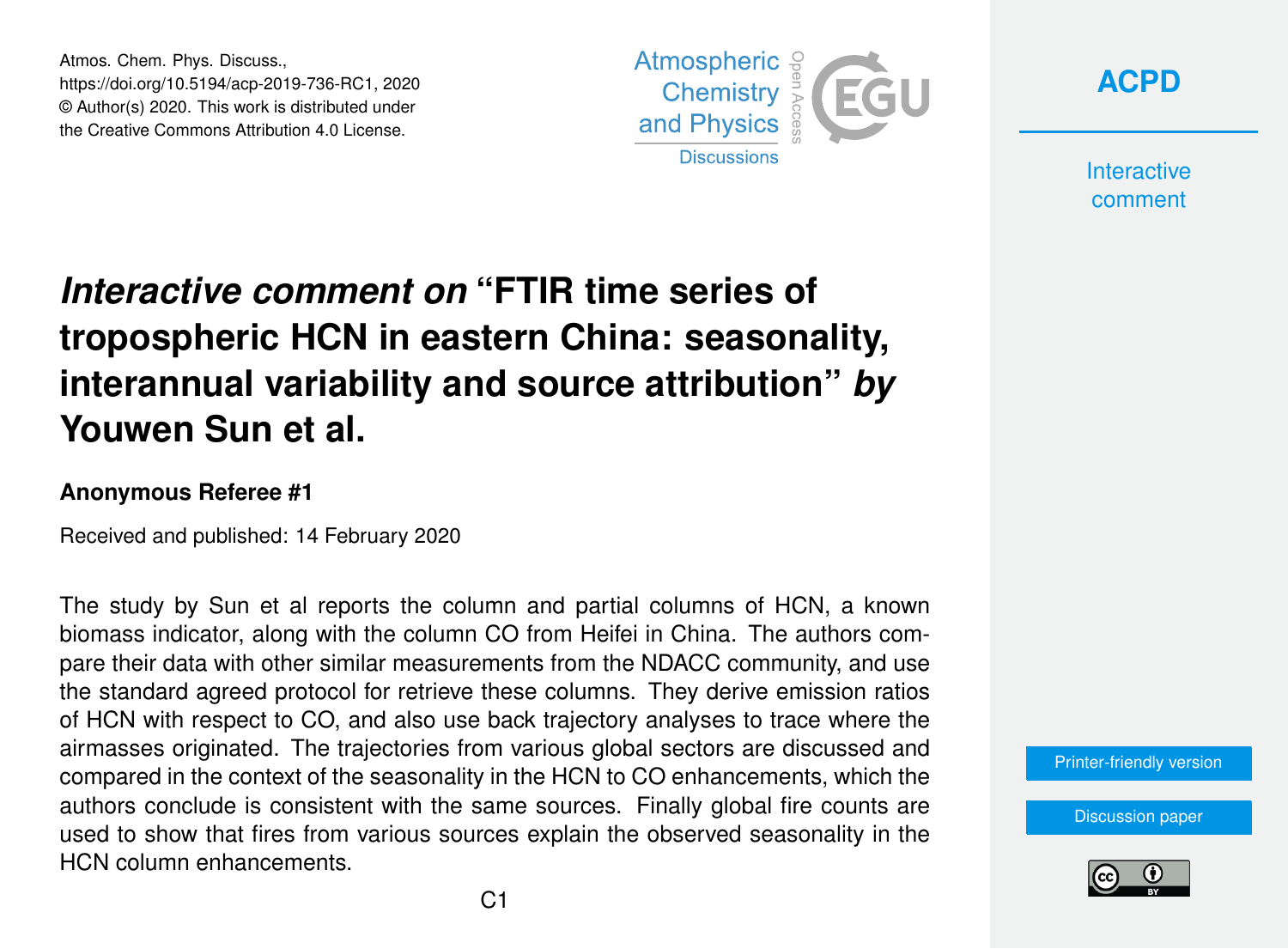In general the paper is well written, organised, and follows NDACC recognised analysis procedures. The skill level of this group Heifei is very good, and improves all the time. The paper is therefore recommended for publication in ACP subject to the list of mainly minor corrections, but also a few not so minor points for the authors to correct/address.

Corrections:

1) P2 line 41: replace "in polluted troposphere in eastern China at middle latitude . . ." with "in the polluted troposphere over eastern China at middle latitudes . . ."

2) P2/3 line 57/1: suggest replacing last sentence on page 2 with "Both HCN and CO are regularly measured at Hefei (32◦N) using the FTIR observations, where influences from biomass burning occurring at long distances or locally can be assessed."

3) P3, line 12: " $\dots$  evaluation of global  $\ddots$ " => " $\dots$  evaluation of the global  $\dots$ "

4) P3, line 30/31: spelt out the "&"

5) P3 line33: The field stop is employed to maximise the S/N consistent with the maximum frequency possible for the wavenumber range that is selected. Is this is what adapt means? Explain.

6) P3 caption of figure 1: what is significant about these star spots? Refer to the text for an explanation (just a simple, see section xx). Even so it is not clear on page 16 where this is mentioned, exactly why these points were chosen. Are they the middle of the selected source regions?

7) P5, fig 2: Why show the averaging kernel plot of HCN with these two layers when the actual partial column used in this study is from 0 to 15 km? HCN has a dof of 1.3 so there are not 2 independent layers, unlike CO. Perhaps it would be better to plot two averaging kernels for HCN, the total column and the 0-15 km layer?

8) P5 table 2: I am not sure about the tabulated error for the line intensity for CO and HCN, they seem to be the wrong way around? The reported uncertainty for the line **[ACPD](https://www.atmos-chem-phys-discuss.net/)**

**Interactive** comment

[Printer-friendly version](https://www.atmos-chem-phys-discuss.net/acp-2019-736/acp-2019-736-RC1-print.pdf)

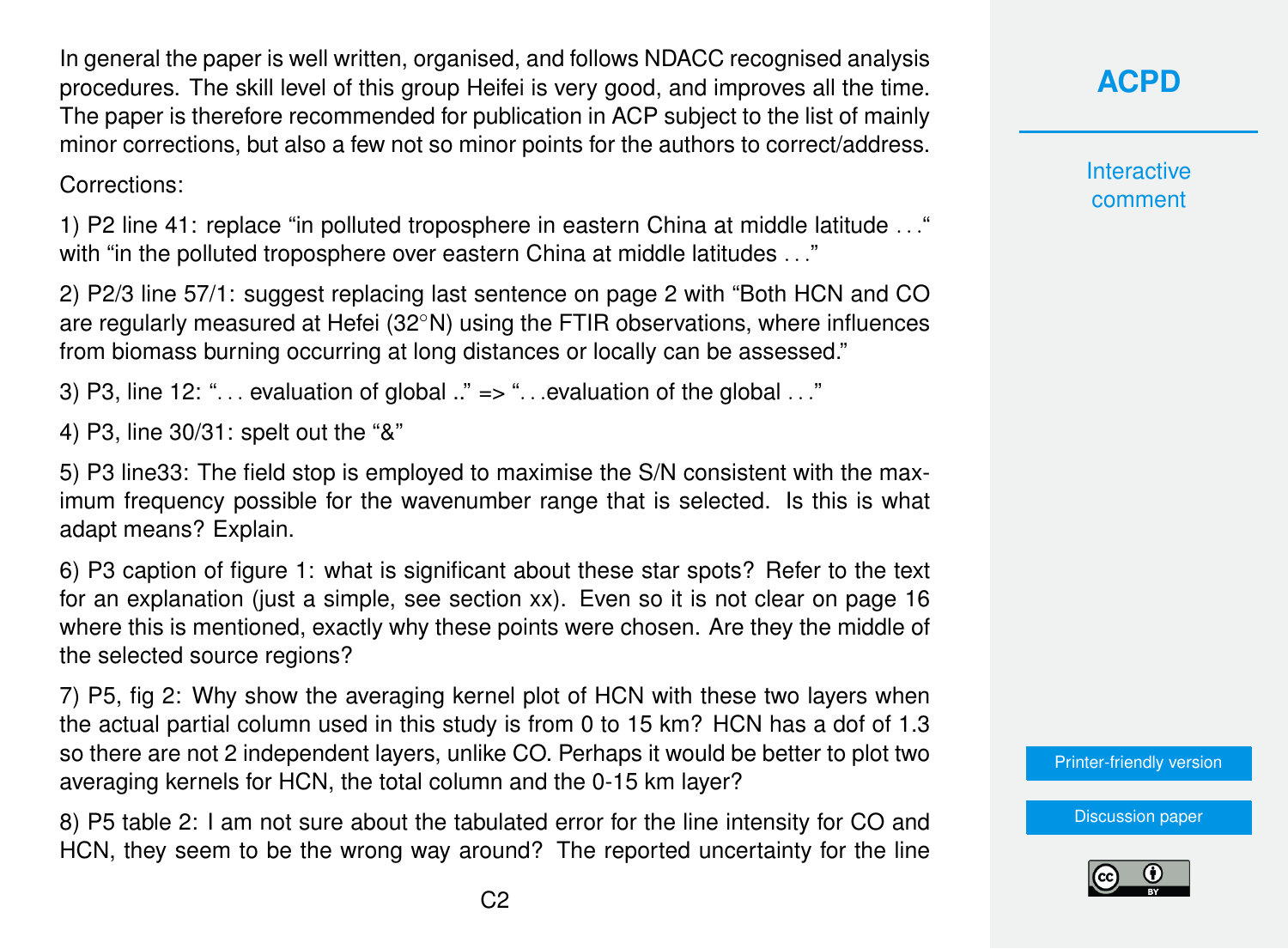intensity in hitran2008 for CO and HCN is 2-5% and 5-10% respectively. So why is the reported % error for the CO line intensity higher than HCN?

9) P6 line 16: Combine these sentences to read ". . .September > December, while for the tropospheric CO column, ..."

10) P6 line 18: perhaps "phase" is a better word than "timing"? This word is used elsewhere as well.

11) P7, line 6: type in the word "Fig. A"

12) P7, line 27: be more specific about what timeframes you are actually comparing, what exactly do you mean by "counterpart"?

13) P7, line 32: combine these sentences to read ". . .2016, while. . ."

14) P7/8: Maybe summarise all this information in this paragraph in a table? It is otherwise tedious for any reader.

15) P9, line 2,: "proceed" is not the correct word here. Should be something like "using a linear ..."

16) P10, line 28: "seasonal" => "seasonally"

17) P10, line 31: ". . .occurred before the timing of tropospheric HCN enhancements within one month period. Then, we" replace with "occurring before the timing of tropospheric HCN enhancements within a one month period. Finally, we . . ."

18) P13, fig 8 caption: What is the ratio in fig 8a, what is being ratioed against what?

19) P13, fig 8 caption, line 5: Do you mean the each red dot is a fire over the 10 day period. What is written here implies a fire that occurred 10 days before. So this is cumulative over the 10 days, yes?

20) P14, fig 9b: These plots are really hard to make out. Perhaps explore another way of plotting so it clearly shows the different datasets. My suggestion is to try different **[ACPD](https://www.atmos-chem-phys-discuss.net/)**

**Interactive** comment

[Printer-friendly version](https://www.atmos-chem-phys-discuss.net/acp-2019-736/acp-2019-736-RC1-print.pdf)